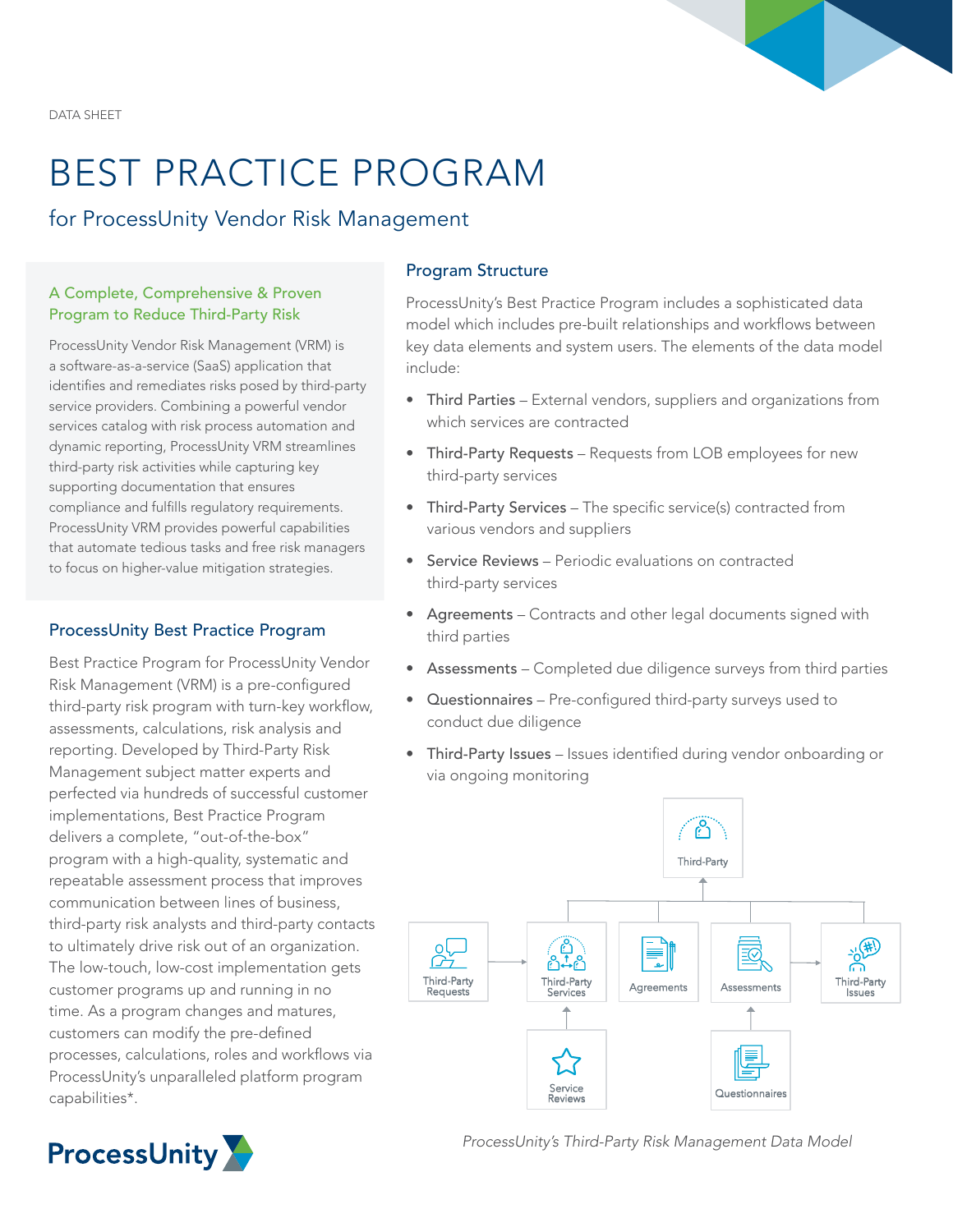# Workflows & Assessments

Pre-configured workflows establish the repeatable processes necessary for effectively managing third-party risk – from initial service identification and onboarding, through contracts, ongoing vendor monitoring and termination.

Included workflows:

- Onboarding Request Workflow Capture a new service request, automatically determine inherent risk, perform due diligence, manage issues and sign agreements
- Ongoing Monitoring Workflows Conduct periodic service reviews to monitor inherent risk changes, remediate issues and perform ongoing due diligence

Automated questionnaires put an end to inefficient paper surveys and spreadsheets and simplify the assessment process for both organizations and their partners. Best Practice Program employs industry-standard questionnaires from Shared Assessments (SIG Core and SIG Lite) to further streamline the vendor assessment process.

# Calculations & Scoring

Best Practice Program provides built-in calculations, rating tiers, scoring and other logic critical to an automated Third-Party Risk Program, including:

- Inherent Risk Third-party responses to a pre-determined set of questions (that incorporate recommendations from the OCC and other governing bodies) determine a service's inherent risk.
- Automated Scoping Based on the inherent risk score, ProcessUnity calculates the breadth and depth of the questions required for the initial third-party assessment.
- Assessment Review Rating Every external assessment receives an Assessment Review Rating – a score calculated based on the number of High and Medium severity issues identified during the assessment process.
- Residual Risk A third party's Inherent Risk Rating and most recent Assessment Review Rating determines a risk level based on how effectively each control performs.
- Ongoing Monitoring Schedules Residual risk scores automatically determine ongoing due diligence frequency – annually, biennially or triennially.
- Issue Remediation Issues identified during assessment analysis are assigned a severity rating. Based on the severity, the issues are assigned a remediation schedule.
- Preferred Response Preferred/non-preferred response calculations allow for quick comparison against past questionnaires to quickly identify new risks in ongoing due diligence.



#### TPRM Onboarding Process Flow